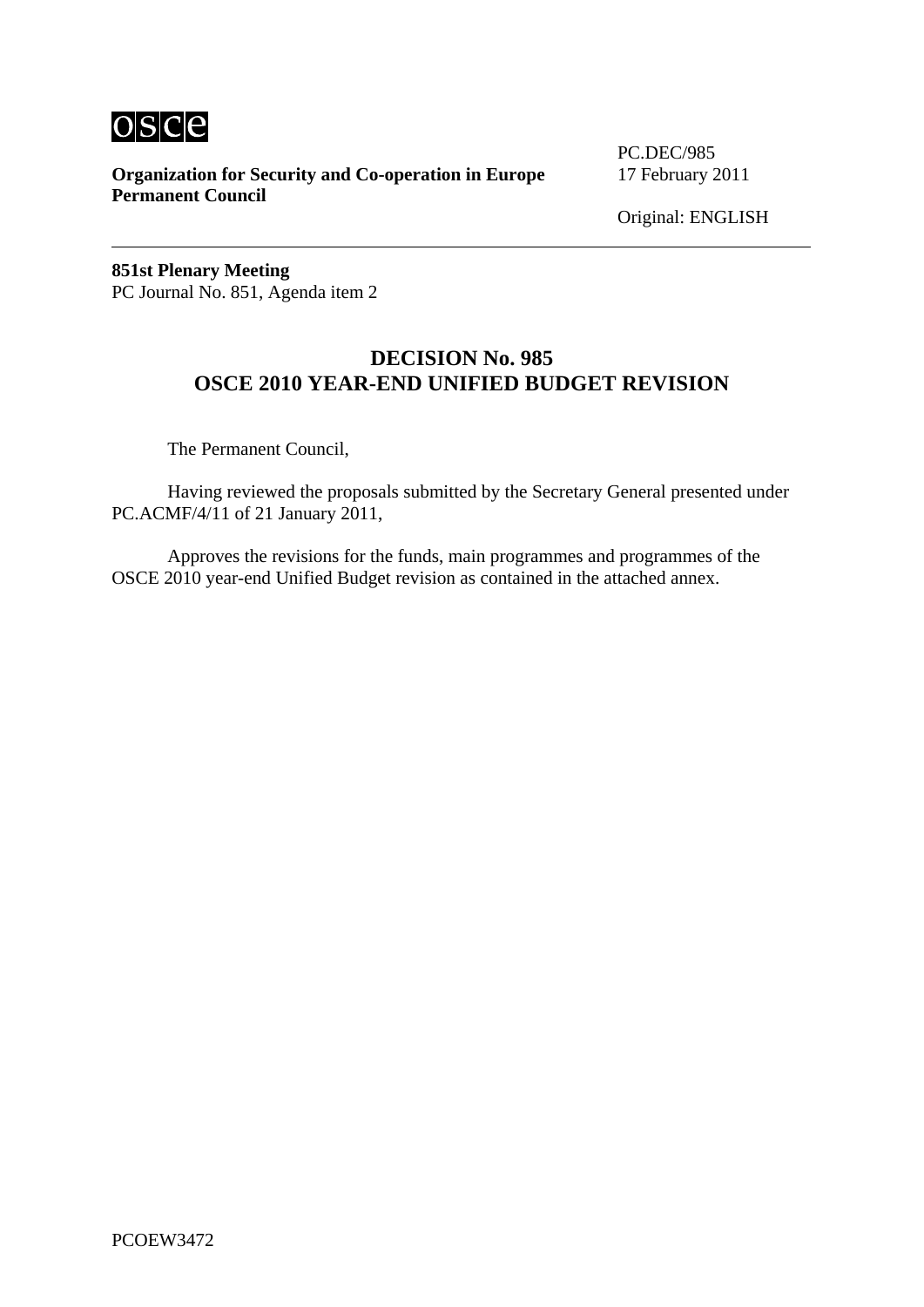### PC.DEC/985 17 February 2011 Annex

# **2010 YEAR-END UNIFIED BUDGET REVISION**

| <b>Fund</b><br><b>Main Programme</b><br>Programme                                                                                                                                      | 2010 Approved<br><b>Budget</b> | <b>Transfers</b> as<br>per Fin.Reg.<br>3.02(b) | <b>Revised</b><br><b>Budget after</b><br><b>Transfers</b> | <b>Proposed</b><br><b>Budget</b><br>Increases /<br>(Decreases) | <b>Proposed</b><br><b>Year-End</b><br><b>Revised</b><br><b>Budget</b> |
|----------------------------------------------------------------------------------------------------------------------------------------------------------------------------------------|--------------------------------|------------------------------------------------|-----------------------------------------------------------|----------------------------------------------------------------|-----------------------------------------------------------------------|
|                                                                                                                                                                                        | a                              | $\mathbf b$                                    | $c = a + b$                                               | d                                                              | $\mathbf{e} = \mathbf{c} + \mathbf{d}$                                |
| <b>I. FUNDS RELATED TO</b><br>THE SECRETARIAT AND<br><b>INSTITUTIONS</b>                                                                                                               |                                |                                                |                                                           |                                                                |                                                                       |
| <b>The Secretariat</b><br><b>Secretary General and</b>                                                                                                                                 |                                |                                                |                                                           |                                                                |                                                                       |
| <b>Central Services</b>                                                                                                                                                                |                                |                                                |                                                           |                                                                |                                                                       |
| <b>Executive Management</b>                                                                                                                                                            | 1,152,500                      | $\boldsymbol{0}$                               | 1,152,500                                                 | (22, 800)                                                      | 1,129,700                                                             |
| Security Management                                                                                                                                                                    | 376,800                        | $\boldsymbol{0}$                               | 376,800                                                   | 0                                                              | 376,800                                                               |
| <b>External Co-operation</b>                                                                                                                                                           | 696,900                        | $\boldsymbol{0}$                               | 696,900                                                   | 500                                                            | 697,400                                                               |
| <b>Legal Services</b>                                                                                                                                                                  | 505,900                        | $\boldsymbol{0}$                               | 505,900                                                   | $\mathbf{0}$                                                   | 505,900                                                               |
| Press and Public Information                                                                                                                                                           | 1,120,600                      | (800)                                          | 1,119,800                                                 | $\mathbf{0}$                                                   | 1,119,800                                                             |
| <b>Gender Issues</b>                                                                                                                                                                   | 328,900                        | 800                                            | 329,700                                                   | $\overline{0}$                                                 | 329,700                                                               |
| <b>Total</b>                                                                                                                                                                           | 4,181,600                      | $\bf{0}$                                       | 4,181,600                                                 | (22,300)                                                       | 4,159,300                                                             |
| <b>Chairperson-in-Office</b><br>Short-Term Mission/Visits of CiO                                                                                                                       |                                |                                                |                                                           |                                                                |                                                                       |
| and PR of the CiO<br>Advisory Committee on<br>Management and Finance                                                                                                                   | 300,000                        | $\boldsymbol{0}$                               | 300,000                                                   | $\boldsymbol{0}$                                               | 300,000                                                               |
| (ACMF)                                                                                                                                                                                 | 15,000                         | $\boldsymbol{0}$                               | 15,000                                                    | $\boldsymbol{0}$                                               | 15,000                                                                |
| Panel of Adjudicators                                                                                                                                                                  | 40,000                         | $\boldsymbol{0}$                               | 40,000                                                    | $\boldsymbol{0}$                                               | 40,000                                                                |
| <b>Audit Committee</b>                                                                                                                                                                 | 50,000                         | $\boldsymbol{0}$                               | 50,000                                                    | $\boldsymbol{0}$                                               | 50,000                                                                |
| <b>External Auditors</b>                                                                                                                                                               | 100,000                        | $\underline{0}$                                | 100,000                                                   | $\overline{0}$                                                 | 100,000                                                               |
| <b>Total</b>                                                                                                                                                                           | 505,000                        | $\bf{0}$                                       | 505,000                                                   | $\bf{0}$                                                       | 505,000                                                               |
| <b>Internal Oversight</b>                                                                                                                                                              |                                |                                                |                                                           |                                                                |                                                                       |
| <b>Internal Oversight</b>                                                                                                                                                              | 1,243,100                      | $\underline{0}$                                | 1,243,100                                                 | (12,300)                                                       | 1,230,800                                                             |
| <b>Total</b>                                                                                                                                                                           | 1,243,100                      | $\bf{0}$                                       | 1,243,100                                                 | (12,300)                                                       | 1,230,800                                                             |
| <b>Strategic Police Matters</b>                                                                                                                                                        |                                |                                                |                                                           |                                                                |                                                                       |
| Strategic Police Matters Unit                                                                                                                                                          | 833,400                        | $\frac{0}{0}$                                  | 833,400                                                   | $\frac{0}{0}$                                                  | 833,400                                                               |
| Total                                                                                                                                                                                  | 833,400                        |                                                | 833,400                                                   |                                                                | 833,400                                                               |
| <b>Office of the Special</b><br>Representative/Co-ordinator<br>for Combating Trafficking<br>Office of the Special<br>Representative/Co-ordinator for<br>Combating Trafficking in Human |                                |                                                |                                                           |                                                                |                                                                       |
| <b>Beings</b>                                                                                                                                                                          | 864,600                        | $\overline{0}$                                 | 864,600                                                   | (21,000)                                                       | 843,600                                                               |
| <b>Total</b>                                                                                                                                                                           | 864,600                        | $\bf{0}$                                       | 864,600                                                   | (21,000)                                                       | 843,600                                                               |
| <b>Action Against Terrorism Unit</b>                                                                                                                                                   |                                |                                                |                                                           |                                                                |                                                                       |
| <b>Action Against Terrorism</b>                                                                                                                                                        | 827,600                        | $\frac{0}{0}$                                  | 827,600                                                   | 2,500                                                          | 830,100                                                               |
| <b>Total</b>                                                                                                                                                                           | 827,600                        |                                                | 827,600                                                   | 2,500                                                          | 830,100                                                               |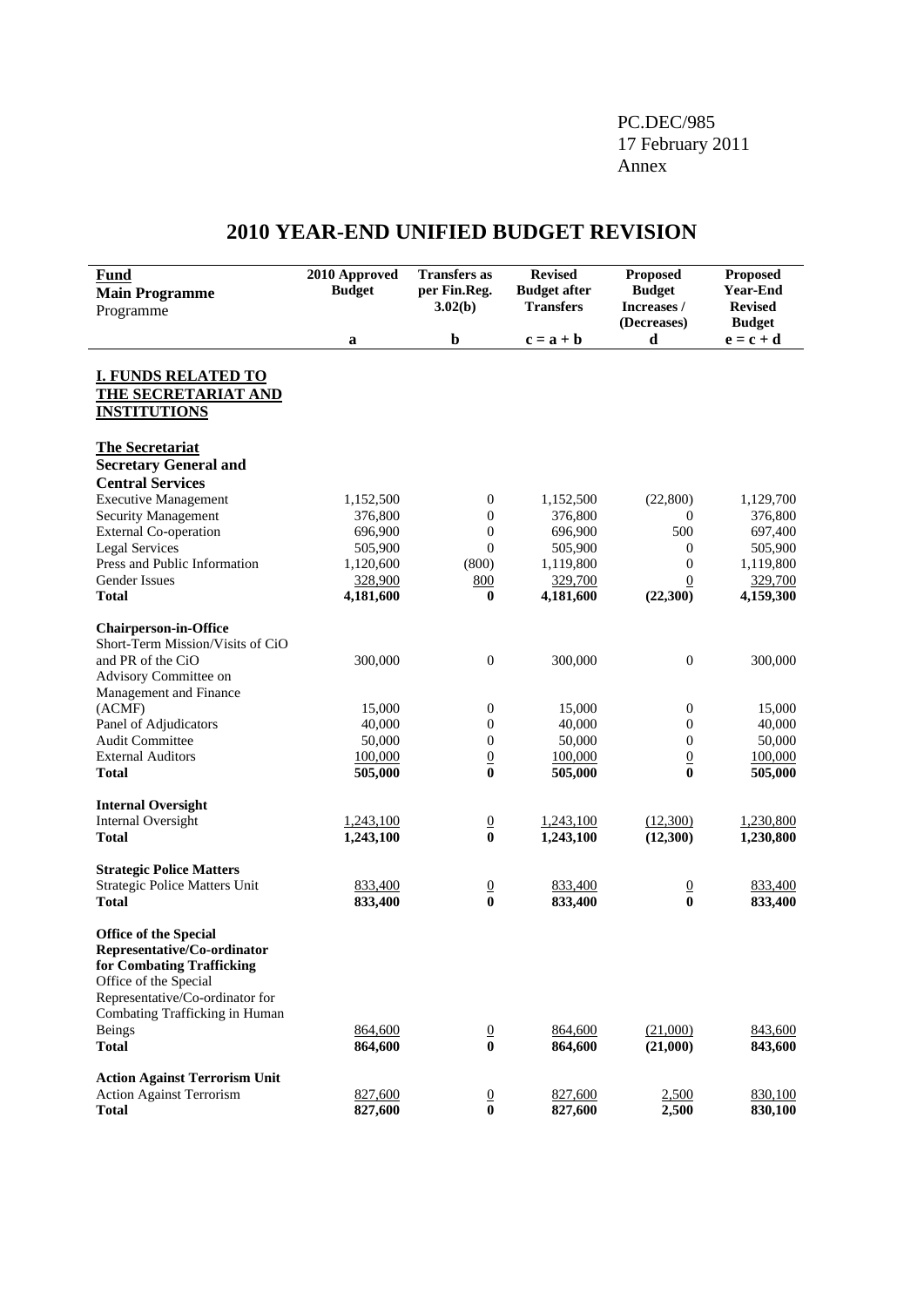#### **Fund Main Programme**  Programme **2010 Approved Budget Transfers as per Fin.Reg. 3.02(b) Revised Budget after Transfers Proposed Budget Increases / (Decreases) Proposed Year-End Revised Budget a b**  $c = a + b$  **d**  $e = c + d$ **Activities Relating to the Economic and Environmental Aspects of Security**  Co-ordinator of OSCE Economic and Environmental Activities 1,292,800 0 1,292,800 4,000 1,296,800 Economic and Environmental Forum 1990 1991 1991 1992 1994 177,400 1994 177,400 177,400 179,000 179,400 179,400 179,400 179,400 179,400 17 **Total 1,770,200 0 1,770,200 0 1,770,200 1,745,200 Conflict Prevention**  CPC Direction and Management  $419,600$   $0$   $419,600$   $6,300$   $425,900$ Policy Support Service 847,600 5,000 852,600 0 852,600<br>Operations Service 631,300 626,300 626,300 (27,400) 598,900 Operations Service 631,300 (5,000) 626,300 (27,400) 598,900 Operations Service/Borders Team 359,700 0 359,700 (26,000) 333,700 Programming and Evaluation Support Unit 223,100 0 323,100 0 323,100 0 323,100 FSC Chairmanship 35,000 0 35,000 0 35,000 0 35,000 FSC Support **480,500** 0 480,500 0 480,500 0 480,500 Communications Network  $\frac{531,800}{3.628,600}$   $\frac{0}{0}$   $\frac{531,800}{3.628,600}$   $\frac{(45,700)}{(92,800)}$   $\frac{486,100}{3.535,800}$ **Total 3,628,600 0 3,628,600 (92,800) 3,535,800 Human Resources Management**  HR Direction and Management 443,300 2,000 445,300 11,900 457,200 Personnel Management and Payroll Administration 1,032,600 0 1,032,600 0 1,032,600 0 1,032,600 Common Staff Costs 1,784,900 0 1,784,900 76,900 1,861,800 Recruitment 610,400 (2,000) 608,400 (90,000) 518,400 Training Section 1,031,100 0 1,031,100 (40,000) 991,100 **Total 4,902,300 0 4,902,300 (41,200) 4,861,100 Department of Management and Finance**  Conference and Language Services and the 4,849,900 70,000 4,919,900 20,600 4,940,500 DMF Direction and Management 317,100 0 317,100 0 317,100 0 317,100 Budget and Internal Control Services 621,000 (24,000) 597,000 (1,500) 595,500 Financial Accounting and Treasury Services 810,100 (6,000) 804,100 (4,000) 800,100 Information and Communication Technology Services 1,979,100 0 1,979,100 (17,000) 1,962,100 Mission Support Service 2,599,200 0 1,599,200 0 1,599,200 0 1,599,200 Secretariat Common Operational Costs 3,250,100 (40,000) 3,210,100 (1,800) 3,208,300 Prague Office 389,800 389,800 0 389,800 365,200 365,200 **Total 13,816,300 0 13,816,300 (28,300) 13,788,000 Total for the Secretariat 32,572,700 0 32,572,700 (240,400) 32,332,300 Office for Democratic Institutions and Human Rights** Direction and Policy 1,261,500 (12,500) 1,249,000 (10,100) 1,238,900 Fund Administration Unit 1,795,500 23,500 1,819,000 (8,600) 1,810,400<br>
Common Operational Costs 864.700 24.200 888.900 (11.500) 877.400 Common Operational Costs 864,700 24,200 888,900 (11,500) 877,400

Human Dimension Meetings 583,400 (26,500) 556,900 (5,800) 551,100 Democratization 1,383,500 21,000 1,404,500 (2,200) 1,402,300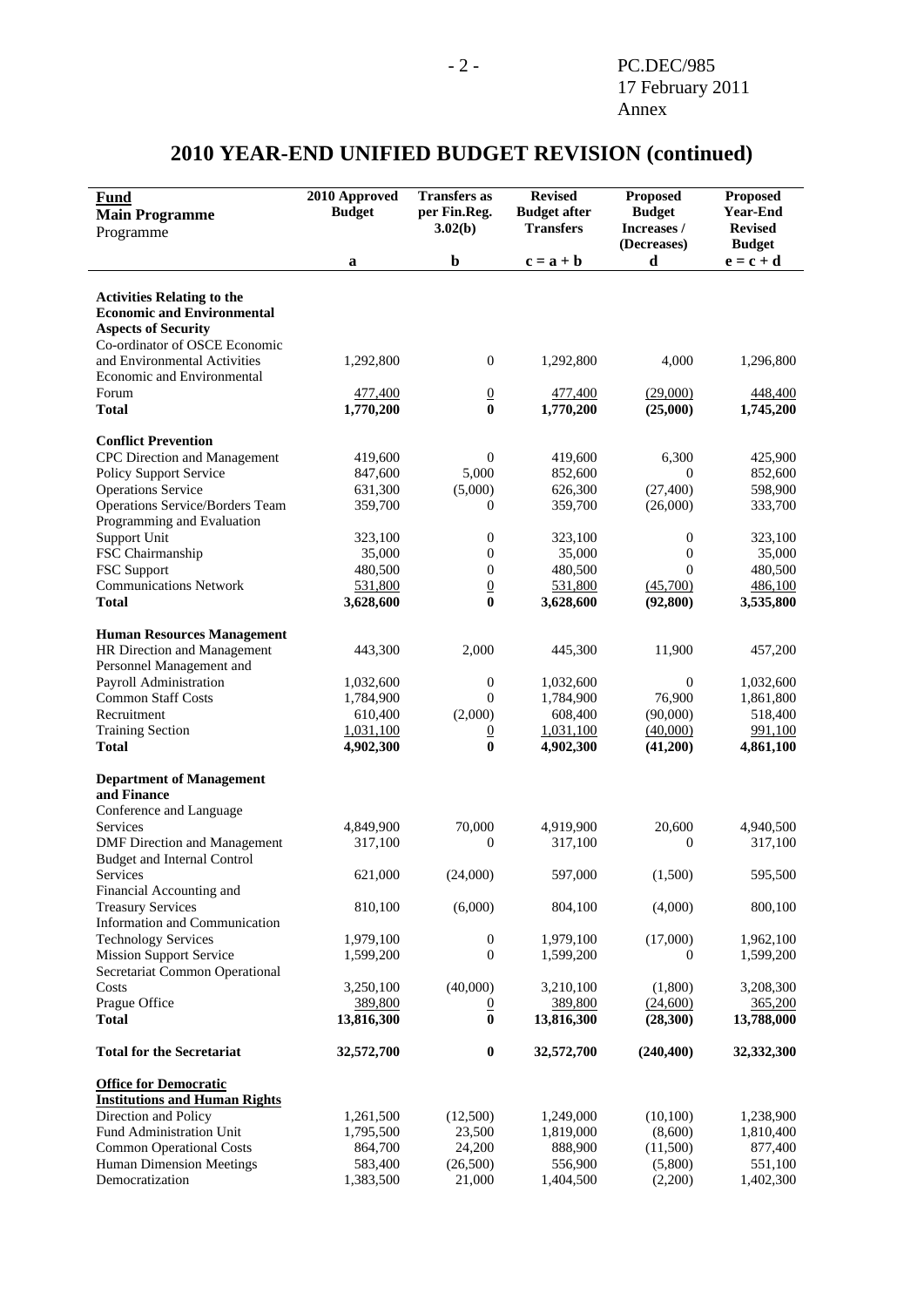#### **Fund Main Programme**  Programme **2010 Approved Budget Transfers as per Fin.Reg. 3.02(b) Revised Budget after Transfers Proposed Budget Increases / (Decreases) Proposed Year-End Revised Budget a b**  $c = a + b$  **d**  $e = c + d$ Human Rights 1,108,500 9,000 1,117,500 (8,900) 1,108,600 Elections 6,694,800 43,100 6,737,900 289,400 7,027,300 Tolerance and Non-Discrimination 1,248,700 (56,800) 1,191,900 100 1,192,000 Roma and Sinti Issues 522,600 (25,000) 497,600 (2,000) 495,600 **Total 15,463,200 0 15,463,200 240,400 15,703,600 High Commissioner on National Minorities** Fund Administration Unit 367,600 (13,900) 353,700 (100) 353,600 Common Operational Costs 172,200 (12,200) 160,000 (2,400) 157,600 Office of the High Commissioner 2,777,700 26,100 2,803,800 (1,100) 2,802,700 **Total** 3,317,500 0 3,317,500 (3,600) 3,313,900 **Representative on Freedom of the Media** Freedom of the Media 1,392,600 0 1,392,600 0 1,392,600 0 1,392,600 **Total 1,392,600 0 1,392,600 0 1,392,600 Total for funds related to the Secretariat and institutions** 52,746,000 **0** 52,746,000 **52,746,000 52,742,400 II. FUNDS RELATED TO OSCE FIELD OPERATIONS Augmentations Secretariat Augmentations**  111 Internal Oversight 273,900 0 273,900 (50,000) 223,900<br>
Policy Support Service 377.300 0 377.300 0 377.300 Policy Support Service 377,300 0 377,300 0 377,300 Operations Service 166,200 0 166,200 0 166,200 0 166,200 Press and Public Information 248,700 0 248,700 0 248,700 0 248,700 Budget and Internal Control Services 332,200 14,000 346,200 0 346,200 Financial Accounting and Treasury Services **1988** 502,800 0 502,800 0 502,800 0 502,800 Information and Communication Technology Services 1,339,700 (64,200) 1,275,500 0 1,275,500 Mission Support Services 1,024,900 50,200 1,075,100 0 1,075,100 Personnel Management and Payroll Administration 291,000 0 291,000 0 291,000 0 291,000 Recruitment 477,800 0 477,800 0 477,800 **Total for Secretariat Augmentations 5,034,500 0 5,034,500 (50,000) 4,984,500 ODIHR Augmentations**  ODIHR Democratization 216,800 0 216,800 (5,900) 210,900 **Total for ODIHR Augmentations 216,800 0 216,800 (5,900) 210,900 Total for Augmentations** 5,251,300 **0** 5,251,300 **5,251,300 5,195,400 SOUTH-EASTERN EUROPE Mission in Kosovo**<br> **Office of Head of Mission 4,000,000** Office of Head of Mission 4,000,000 104,400 4,104,400 0 4,104,400 Fund Administration Unit 3,263,800 109,800 3,373,600 0 3,373,600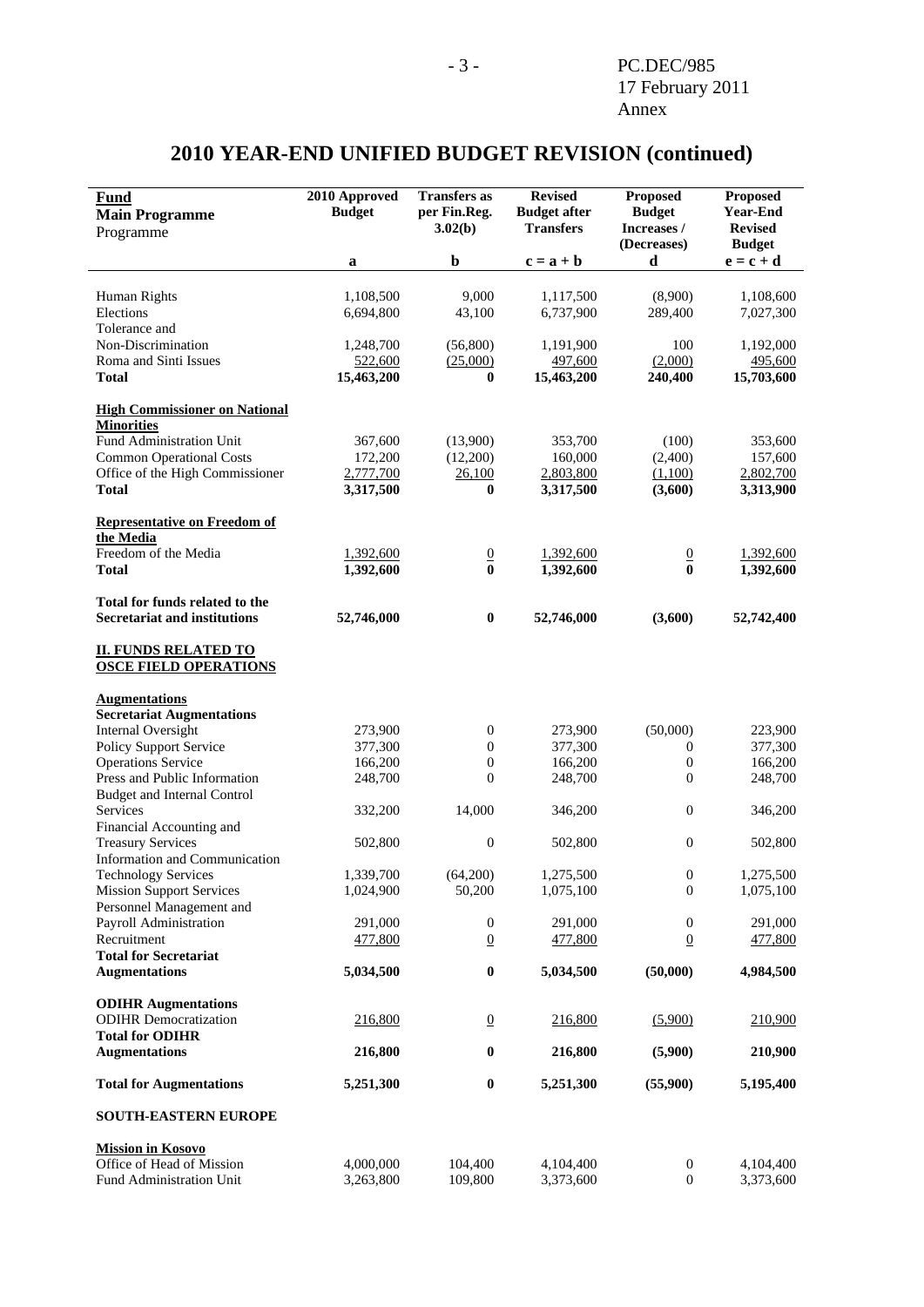#### **Fund Main Programme**  Programme **2010 Approved Budget Transfers as per Fin.Reg. 3.02(b) Revised Budget after Transfers Proposed Budget Increases / (Decreases) Proposed Year-End Revised Budget a b**  $c = a + b$  **d**  $e = c + d$ Common Operational Costs 4,810,900 (106,400) 4,704,500 0 4,704,500 Security and Public Safety 1,303,200 5,600 1,308,800 0 1,308,800 Democratization 3,258,500 (71,700) 3,186,800 0 3,186,800 Human Rights and Communities 6,910,200 (41,700) 6,868,500 0 6,868,500 **Total 23,546,600 0 23,546,600 0 23,546,600 Tasks in Bosnia and Herzegovina** Office of Head of Mission 1,650,200 75,000 1,725,200 0 1,725,200 Fund Administration Unit 1,967,400 103,500 2,070,900 0 2,070,900 Common Operational Costs 3,286,000 (20,000) 3,266,000 (15,000) 3,251,000 Security Co-operation 704,600 31,700 736,300 0 736,300<br>
Human Dimension 2.464,200 (190,200) 7.274,000 (81,000) 7.193,000 Human Dimension 2,464,200 (190,200) 7,274,000 (81,000) **Total 15,072,400 0 15,072,400 (96,000) 14,976,400 Regional Stabilization/Arms Control**  Implementation of Article IV 205,900 0 205,900 (18,200) 187,700 **Total 205,900 0 205,900 (18,200) 187,700 Grand Total 15,278,300 0 15,278,300 (114,200) 15,164,100 Office in Zagreb** Office of Head of Mission 232,400 19,000 251,400 (3,300) 248,100 Fund Administration Unit 297,100 0 297,100 (43,100) 254,000 Common Operational Costs 531,800 0 531,800 (18,900) 512,900 War Crimes Monitoring 400,500 (19,000) 381,500 (34,200) 347,300 Housing Care Implementation 151,600 0 151,600 (400) 151,200 **Total 1,613,400 0 1,613,400 (99,900) 1,513,500 Mission to Serbia** Office of Head of Mission 997,100 0 997,100 (800) 996,300 Fund Administration Unit 790,200 0 790,200 (300) 789,900 Common Operational Costs 1,533,700 0 1,533,700 (2,200) 1,531,500<br>
Police Affairs 1,794,000 (4,000) 1,790,000 (200) 1,789,800 Police Affairs **1,794,000** (4,000) 1,790,000 (200) 1,789,800 Democratization 1,216,100 0 1,216,100 (900) 1,215,200 Media 416,800 9,000 425,800 1,000 426,800 Rule of Law and Human Rights  $1,184,200$   $(5,000)$   $1,179,200$   $(100)$   $1,179,100$ **Total 7,932,100 0 7,932,100 (3,500) 7,928,600 Presence in Albania** Office of Head of Mission 717,200 0 717,200 (8,200) 709,000 Fund Administration Unit 427,600 42,700 470,300 (4,900) 465,400 Common Operational Costs 946,500 (84,200) 862,300 (24,400) 837,900 Security Co-operation 223,600 22,000 245,500 (100) 245,500 Governance in Economic and Environmental Issues 259,600 25,000 284,600 (6,300) 278,300<br>Democratization 403,200 4,000 407,200 (15,700) 391,500 Democratization 403,200 4,000 407,200 (15,700) 391,500 Rule of Law and Human Rights 318,500 (9,500) 309,000 (9,900) 299,100 **Total 3,296,200 0 3,296,200 (69,500) 3,226,700 Spillover Monitor Mission to Skopje**<br> **Office of Head of Mission**<br> **1.284.800** Office of Head of Mission 1,284,800 (5,000) 1,279,800 (45,600) 1,234,200<br>
Fund Administration Unit 1,115,800 73,000 1,188,800 (10,000) 1,178,800 Fund Administration Unit 1,115,800 73,000 1,188,800 (10,000) 1,178,800 Common Operational Costs 1,441,200 7,000 1,448,200 0 1,448,200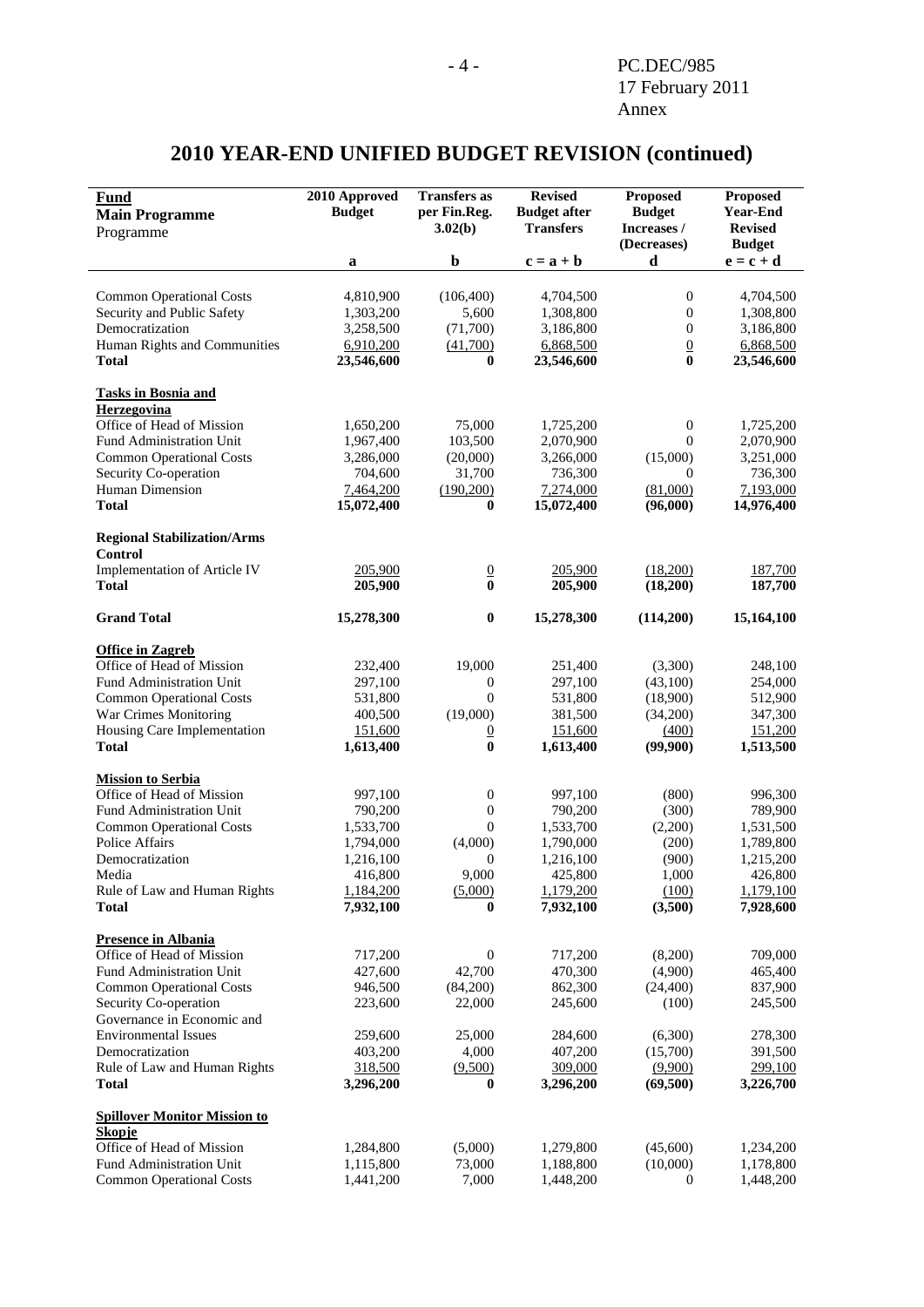#### **Fund Main Programme**  Programme **2010 Approved Budget Transfers as per Fin.Reg. 3.02(b) Revised Budget after Transfers Proposed Budget Increases / (Decreases) Proposed Year-End Revised Budget a b**  $c = a + b$  **d**  $e = c + d$ Police Development 1,802,000 (30,000) 1,772,000 (23,000) 1,749,000 Rule of Law  $1,453,100$   $(45,000)$   $1,408,100$   $(59,300)$   $1,348,800$ Monitoring and Good Governance  $\frac{1,263,800}{0}$   $\frac{0}{1,263,800}$   $\frac{(61,500)}{1,202,300}$   $\frac{1,202,300}{1,202,300}$ **Total 8,360,700 0 8,360,700 (199,400) 8,161,300 Mission to Montenegro** Office of Head of Mission 354,400 4,000 358,400 (2,100) 356,300 Fund Administration Unit 235,900 19,500 255,400 (400) 255,000 Common Operational Costs 437,400 (13,400) 424,000 (1,900) 422,100 Police Affairs **464,100** (4,100) 460,000 (1,300) 458,700 Politico-Military Activities 41,000 0 41,000 (500) 40,500 Democratization 160,100 (6,000) 454,100 (7,300) 446,800<br>Media 125.700 0 125.700 (5.000) 120.700 Media 125,700 0 125,700 (5,000) 120,700 Rule of Law and Human Rights 273,500 0 273,500 (2,600) 270,900 **Total 2,392,100 0 2,392,100 0 2,392,100 2,371,000 Total for South-Eastern Europe 62,419,400 0 62,419,400 (507,600) 61,911,800 EASTERN EUROPE Mission to Moldova** Office of Head of Mission 377,600 4,500 382,100 0 382,100<br>
Fund Administration Unit 207,600 (14,800) 192,800 0 192,800 Fund Administration Unit 207,600 (14,800) 192,800 0 192,800 Common Operational Costs 457,400 11,600 469,000 0 469,000 Conflict Prevention/Resolution 463,500 (3,000) 460,500 0 460,500 Human Rights Monitoring/Democratization 302,300 3,000 305,300 0 305,300 Anti-Trafficking/Gender 275,500 (1,300) 274,200 0 274,200 **Total 2,083,900 0 2,083,900 0 2,083,900 Project Co-ordinator in Ukraine** Office of Head of Mission 213,300 0 213,300 (14,400) 198,900<br>
Fund Administration Unit 259,800 11.200 271,000 200 271.200 Fund Administration Unit 259,800 11,200 271,000 200 271,200<br>
Common Operational Costs 446,600 (11,200) 435,400 (50,900) 384,500 Common Operational Costs 446,600 (11,200) 435,400 (50,900) Democratization and Good Governance 200 195,100 0 195,100 0 198,800 96,300 Rule of Law and Human Rights 849,700 0 849,700 (36,100) 813,600 Economic, Environmental and Politico-Military Projects 787,800 0 787,800 (38,900) 748,900 **Total 2,752,300 0 2,752,300 (238,900) 2,513,400 Office in Minsk** Office of Head of Mission 205,600 0 205,600 (300) 205,300 Fund Administration Unit 156,700 0 156,700 0 156,700 0 156,700 Common Operational Costs 193,600 0 193,600 (600) 193,000 Economic and Environmental Activities 252,100 0 252,100 0 252,100 Institution-Building, Rule of Law and Civil Society **361,100** 0 361,100 0 361,100 0 361,100<br> **Total** 1.169,100 0 1.169,100 0 1.168,200 **Total 1,169,100 0 1,169,100 (900) 1,168,200**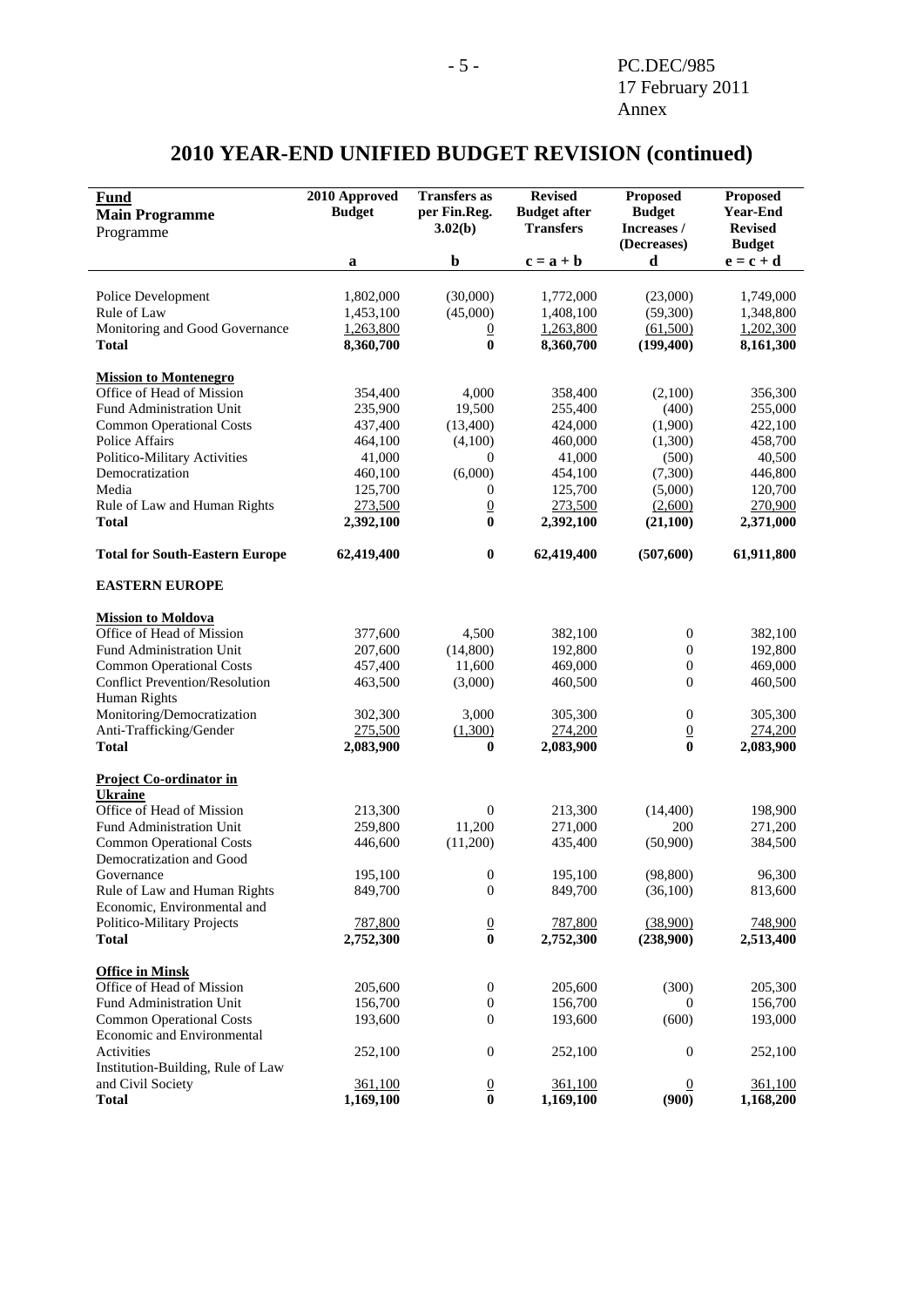### **Fund Main Programme**  Programme **2010 Approved Budget Transfers as per Fin.Reg. 3.02(b) Revised Budget after Transfers Proposed Budget Increases / (Decreases) Proposed Year-End Revised Budget a b**  $c = a + b$  **d**  $e = c + d$ **Representative to the Latvian-Russian Joint Commission on Military Pensioners** Office of Head of Mission  $\frac{9,300}{9,300}$   $\frac{0}{0}$   $\frac{9,300}{9,300}$   $\frac{0}{0}$   $\frac{9,300}{9,300}$ **Total 9,300 0 9,300 0 9,300 Total for Eastern Europe 6,014,600 0 6,014,600 6,014,600 6,014,600 6,014,600 5,774,800 CAUCASUS Office in Yerevan**<br>Office of Head of Mission 307,700 Office of Head of Mission 307,700 (9,300) 298,400 300 298,700 Fund Administration Unit 195,600 7,000 202,600 (700) 201,900 Common Operational Costs 395,000 (17,000) 378,000 (9,300) 368,700<br>
Politico-Military Activities 507,700 9,000 516,700 (7.500) 509,200 Politico-Military Activities 507,700 9,000 516,700 (7,500) 509,200 Economic and Environmental Activities **492,400** 23,300 515,700 (7,300) 508,400 Democratization 279,300 (3,000) 276,300 (3,700) 272,600 Human Rights 285,700 0 285,700 (4,000) 281,700 Good Governance  $\frac{325,500}{10,000}$   $\frac{315,500}{8,000}$   $\frac{8,000}{307,500}$ **Total 2,788,900 0 2,788,900 (40,200) 2,748,700 Office in Baku** Office of Head of Mission 254,900 1,000 255,900 (1,400) 254,500 Fund Administration Unit 262,500 1,000 263,500 1,400 264,900 Common Operational Costs 544,900 33,500 578,400 (7,900) 570,500 Politico-Military Activities 605,300 (25,000) 580,300 (6,900) 573,400 Economic and Environmental Activities 324,600 (4,500) 320,100 (500) 319,600 Democratization 398,200 (2,000) 396,200 (3,100) 393,100<br>
Rule of Law and Human Rights  $\frac{427,500}{427,500}$  (4,000)  $\frac{423,500}{423,500}$  (2,400) 421,100 Rule of Law and Human Rights  $427,500$   $(4,000)$   $423,500$   $(2,400)$   $421,100$ **Total 2,817,900 0 2,817,900 (20,800) 2,797,100 High-Level Planning Group** Office of Head of Mission 245,000 0 245,000 (81,700) 163,300 **Total 245,000 0 245,000 (81,700) 163,300 The Minsk Process** Office of Head of Mission  $\frac{953,300}{953,300}$   $\frac{0}{0}$   $\frac{953,300}{953,300}$   $\frac{0}{0}$   $\frac{953,300}{953,300}$ **Total 953,300 0 953,300 0 953,300 Personal Representative of the CiO on the Conflict Dealt with by the Minsk Conference** Office of Head of Mission 581,600 (13,000) 568,600 0 568,600 Fund Administration Unit 188,700 18,800 207,500 400 207,900 Common Operational Costs 373,500 (5,800) 367,700 (400) 367,300 Common Operational Costs 373,500 (5,800) 367,700 (400) **Total 1,143,800 0 1,143,800 0 1,143,800 Total for Caucasus 7,948,900 0 7,948,900 (142,700) 7,806,200 CENTRAL ASIA Centre in Astana** Office of Head of Mission 226,000 0 226,000 (19,300) 206,700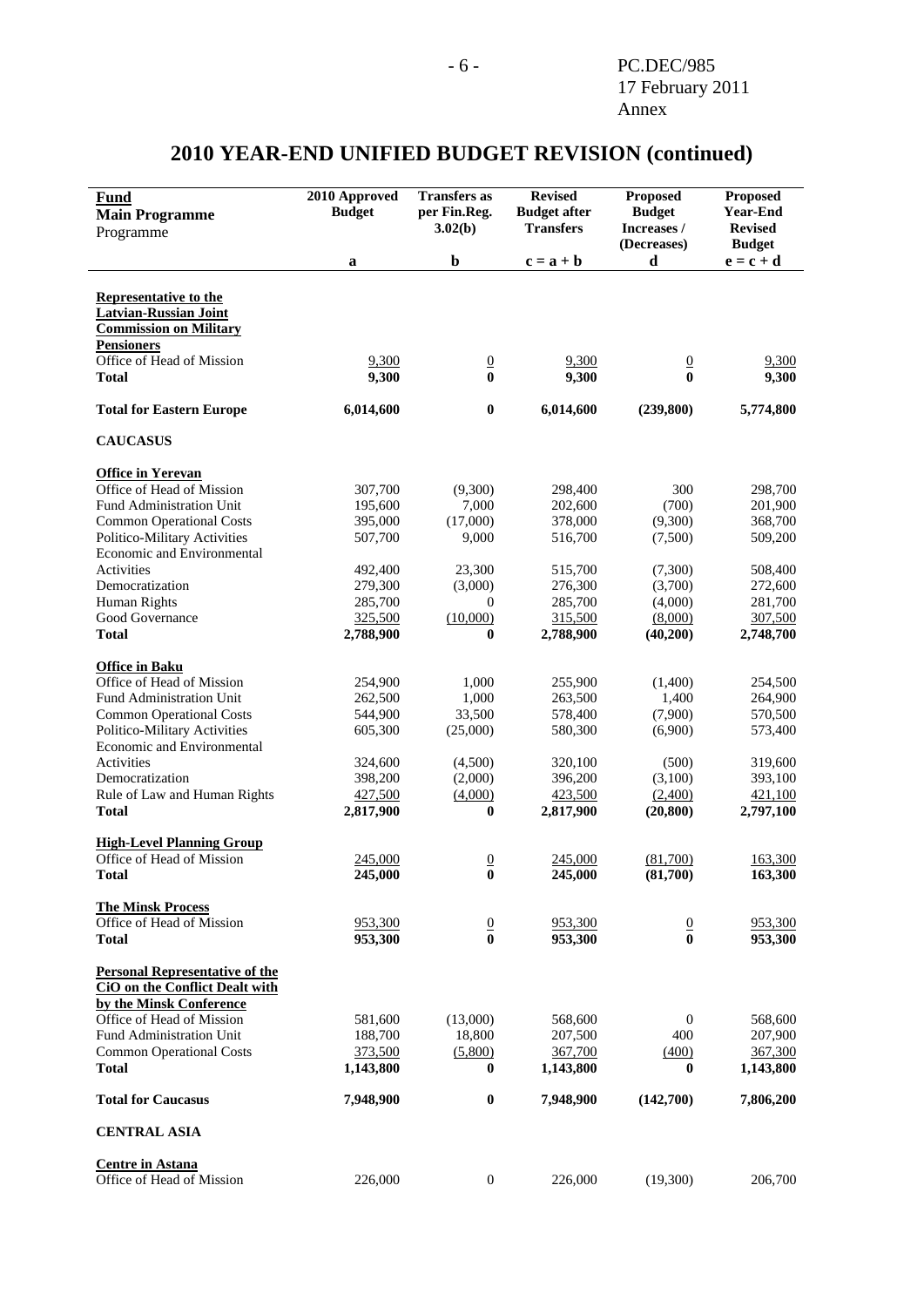| <b>Fund</b><br><b>Main Programme</b><br>Programme                    | 2010 Approved<br><b>Budget</b> | <b>Transfers</b> as<br>per Fin.Reg.<br>3.02(b) | <b>Revised</b><br><b>Budget after</b><br><b>Transfers</b> | <b>Proposed</b><br><b>Budget</b><br>Increases / | <b>Proposed</b><br><b>Year-End</b><br><b>Revised</b> |
|----------------------------------------------------------------------|--------------------------------|------------------------------------------------|-----------------------------------------------------------|-------------------------------------------------|------------------------------------------------------|
|                                                                      |                                | $\mathbf b$                                    |                                                           | (Decreases)                                     | <b>Budget</b>                                        |
|                                                                      | a                              |                                                | $c = a + b$                                               | d                                               | $\mathbf{e} = \mathbf{c} + \mathbf{d}$               |
| Fund Administration Unit                                             | 259,400                        | (5,500)                                        | 253,900                                                   | (5,100)                                         | 248,800                                              |
| <b>Common Operational Costs</b>                                      | 366,500                        | 5,500                                          | 372,000                                                   | $\mathbf{0}$                                    | 372,000                                              |
| Politico-Military Activities                                         | 432,200                        | (14,700)                                       | 417,500                                                   | (5,600)                                         | 411,900                                              |
| Economic and Environmental                                           |                                |                                                |                                                           |                                                 |                                                      |
| Activities                                                           | 468,600                        | 3,700                                          | 472,300                                                   | (13,200)                                        | 459,100                                              |
| <b>Human Dimension Activities</b>                                    | 435,500                        | 11,000                                         | 446,500                                                   | (5,800)                                         | 440,700                                              |
| <b>Total</b>                                                         | 2,188,200                      | $\bf{0}$                                       | 2,188,200                                                 | (49,000)                                        | 2,139,200                                            |
|                                                                      |                                |                                                |                                                           |                                                 |                                                      |
| <b>Centre in Ashgabat</b>                                            |                                |                                                |                                                           |                                                 |                                                      |
| Office of Head of Mission                                            | 249,900                        | $\boldsymbol{0}$                               | 249,900                                                   | (56,000)                                        | 193,900                                              |
| Fund Administration Unit                                             | 166,600                        | (9,880)                                        | 156,720                                                   | (21,220)                                        | 135,500                                              |
| <b>Common Operational Costs</b>                                      | 243,100                        | 10,380                                         | 253,480                                                   | 920                                             | 254,400                                              |
| Conflict Prevention and                                              |                                |                                                |                                                           |                                                 |                                                      |
| Confidence- and                                                      |                                |                                                |                                                           |                                                 |                                                      |
| Security-Building                                                    | 261,000                        | $\boldsymbol{0}$                               | 261,000                                                   | (39,800)                                        | 221,200                                              |
| Economic and Environmental                                           |                                |                                                |                                                           |                                                 |                                                      |
| Activities                                                           | 213,100                        | (500)                                          | 212,600                                                   | (48,500)                                        | 164,100                                              |
| <b>Human Dimension Activities</b>                                    | 268,000                        | $\overline{0}$                                 | 268,000                                                   | (5,200)                                         | 262,800                                              |
| <b>Total</b>                                                         | 1,401,700                      | $\bf{0}$                                       | 1,401,700                                                 | (169, 800)                                      | 1,231,900                                            |
| <b>Centre in Bishkek</b>                                             |                                |                                                |                                                           |                                                 |                                                      |
| Office of Head of Mission                                            | 758,400                        | 33,100                                         | 791,500                                                   | $\mathbf{0}$                                    | 791,500                                              |
| Fund Administration Unit                                             | 319,200                        | (21,900)                                       | 297,300                                                   | $\boldsymbol{0}$                                | 297,300                                              |
| <b>Common Operational Costs</b>                                      | 730,200                        | 29,000                                         | 759,200                                                   | $\mathbf{0}$                                    | 759,200                                              |
| Politico-Military Activities                                         | 1,391,700                      | (3,400)                                        | 1,388,300                                                 | 300                                             | 1,388,600                                            |
| Economic and Environmental                                           |                                |                                                |                                                           |                                                 |                                                      |
| Activities                                                           | 921,400                        | 3,200                                          | 924,600                                                   | 300                                             | 924,900                                              |
| Human Dimension Activities                                           | 1,024,500                      | (35,300)                                       | 989,200                                                   | 2,100                                           | 991,300                                              |
| Police Reform Programme                                              | 1,946,900                      | (4,700)                                        | 1,942,200                                                 | (97, 400)                                       | 1,844,800                                            |
| <b>Total</b>                                                         | 7,092,300                      | $\bf{0}$                                       | 7,092,300                                                 | (94,700)                                        | 6,997,600                                            |
| <b>Project Co-ordinator in</b>                                       |                                |                                                |                                                           |                                                 |                                                      |
| <b>Uzbekistan</b>                                                    |                                |                                                |                                                           |                                                 |                                                      |
| Office of Head of Mission                                            | 185,400                        | $\boldsymbol{0}$                               | 185,400                                                   | (300)                                           | 185,100                                              |
| Fund Administration Unit                                             | 85,400                         | 4,500                                          | 89,900                                                    | (1,400)                                         | 88,500                                               |
| <b>Common Operational Costs</b>                                      | 241,600                        | 3,000                                          | 244,600                                                   | (4,600)                                         | 240,000                                              |
| Politico-Military Activities                                         | 394,000                        | (39,000)                                       | 355,000                                                   | (32,200)                                        | 322,800                                              |
| Economic and Environmental                                           |                                |                                                |                                                           |                                                 |                                                      |
| Activities                                                           | 484,200                        | 27,500                                         | 511,700                                                   | (600)                                           | 511,100                                              |
| Human Dimension Activities                                           | 477,700                        | 4,000                                          | 481,700                                                   | (13,800)                                        | 467,900                                              |
| <b>Total</b>                                                         | 1,868,300                      | $\bf{0}$                                       | 1,868,300                                                 | (52,900)                                        | 1,815,400                                            |
|                                                                      |                                |                                                |                                                           |                                                 |                                                      |
| <b>Office in Tajikistan</b><br>Office of Head of Mission             |                                |                                                |                                                           |                                                 |                                                      |
| Fund Administration Unit                                             | 1,019,700<br>449,200           | (17,700)<br>(4,600)                            | 1,002,000<br>444,600                                      | (100)<br>(4,800)                                | 1,001,900<br>439,800                                 |
|                                                                      |                                |                                                | 1,455,100                                                 | (6,200)                                         | 1,448,900                                            |
| <b>Common Operational Costs</b><br>Political and Military Aspects of | 1,329,100                      | 126,000                                        |                                                           |                                                 |                                                      |
|                                                                      | 1,158,400                      | (9,700)                                        | 1,148,700                                                 | (3,800)                                         | 1,144,900                                            |
| Security<br>Economic and Environmental                               |                                |                                                |                                                           |                                                 |                                                      |
| Activities                                                           | 967,000                        | (54,000)                                       | 913,000                                                   | (100)                                           | 912,900                                              |
| Human Dimension Activities                                           | 1,002,800                      | (40,000)                                       | 962,800                                                   | (1,500)                                         |                                                      |
| <b>Total</b>                                                         | 5,926,200                      | 0                                              | 5,926,200                                                 | (16,500)                                        | 961,300<br>5,909,700                                 |
|                                                                      |                                |                                                |                                                           |                                                 |                                                      |
| <b>Total for Central Asia</b>                                        | 18,476,700                     | $\boldsymbol{0}$                               | 18,476,700                                                | (382,900)                                       | 18,093,800                                           |